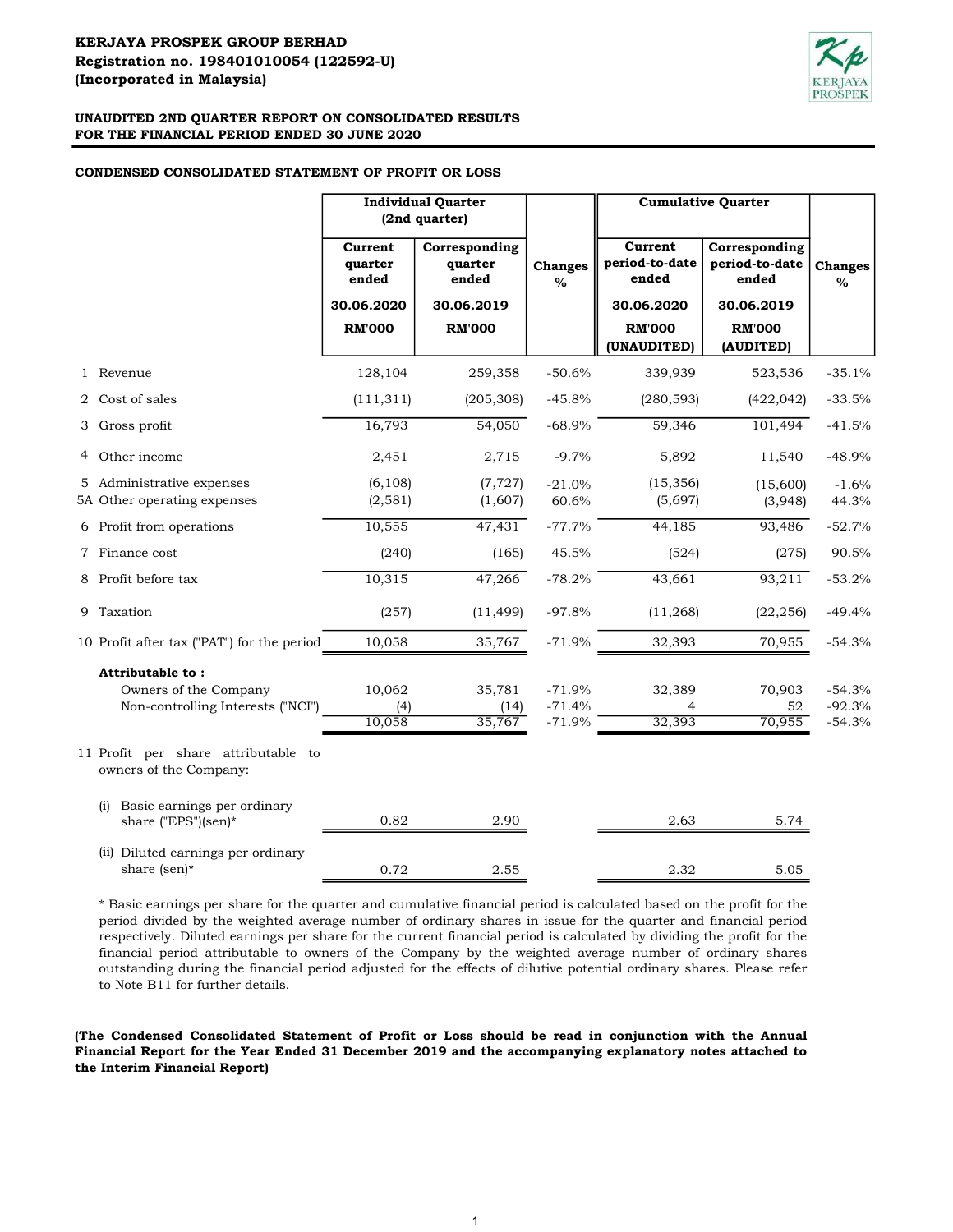

### Current quarter ended Corresponding quarter ended Current period-to-date ended Corresponding period-to-date ended 30.06.2020 30.06.2019 30.06.2020 30.06.2019 RM'000 RM'000 RM'000 RM'000 (UNAUDITED) (AUDITED) 1 35,767 10,058 32,393 70,955 PAT for the period 2 Other Comprehensive Expense: 149 (58) (99) 68 3 35,916 10,000 32,294 71,023 Total comprehensive income for the period 10,004 35,930 32,290 70,971  $(4)$   $(14)$   $4$   $52$  35,916 10,000 32,294 71,023 Owners of the Company Non-controlling Interests ("NCI") Attributable to : - Foreign currency translation differences Cumulative Quarter Individual Quarter

CONDENSED CONSOLIDATED STATEMENT OF PROFIT OR LOSS AND OTHER COMPREHENSIVE INCOME

(The Condensed Consolidated Statement of Profit or Loss and Other Comprehensive Income should be read in conjunction with the Annual Financial Report for the Year Ended 31 December 2019 and the accompanying explanatory notes attached to the Interim Financial Report)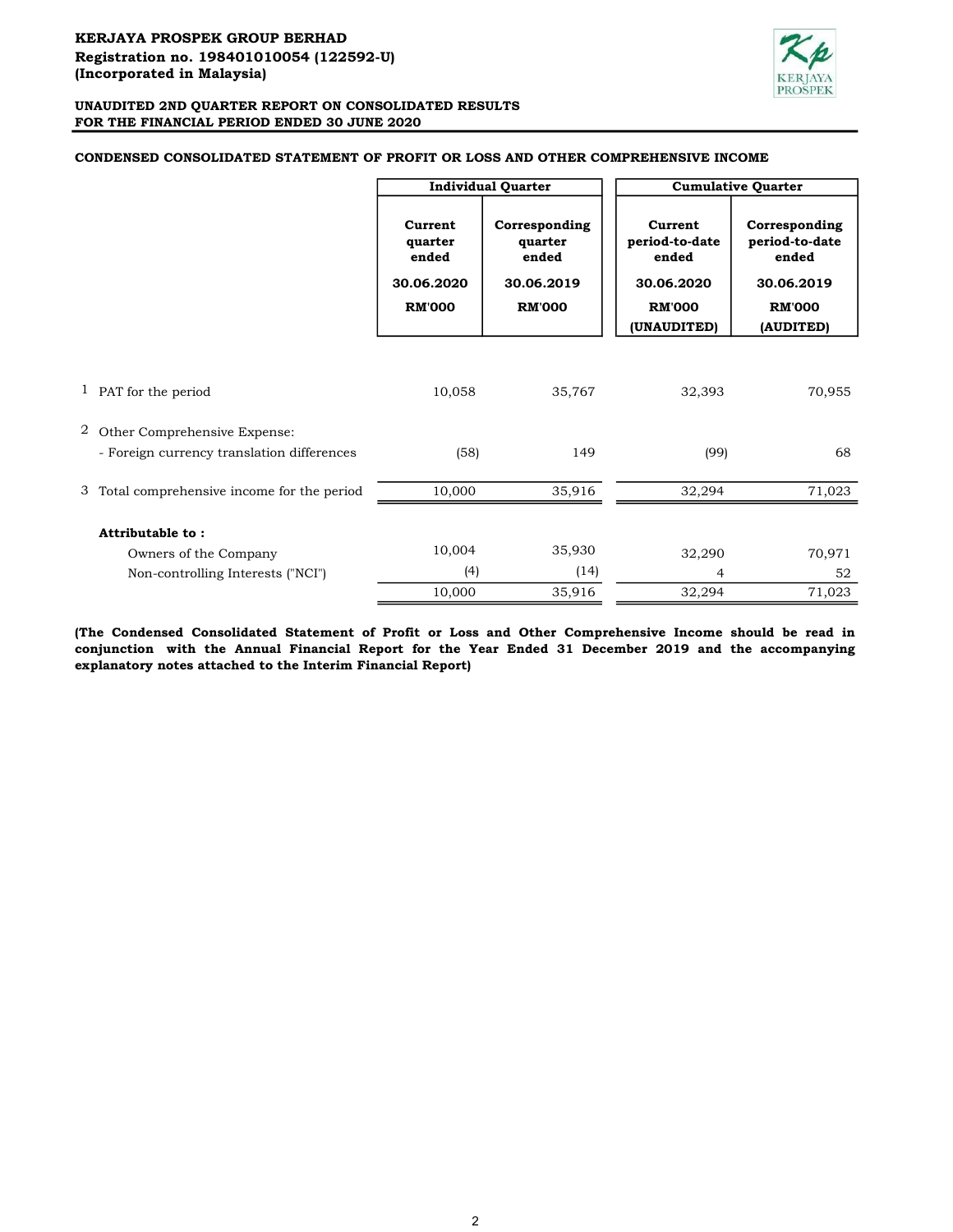

## CONDENSED CONSOLIDATED STATEMENT OF FINANCIAL POSITION

|                                                      |                     | As at<br>30.06.2020<br><b>RM'000</b><br>(UNAUDITED) | As at<br>31.12.2019<br><b>RM'000</b><br>(AUDITED) |
|------------------------------------------------------|---------------------|-----------------------------------------------------|---------------------------------------------------|
| <b>ASSETS</b>                                        |                     |                                                     |                                                   |
| <b>Non-Current Assets</b>                            |                     |                                                     |                                                   |
| Property, Plant and Equipment                        |                     | 135,458                                             | 140,052                                           |
| Right-Of-Use Assets                                  |                     | 3,065                                               | 2,046                                             |
| <b>Investment Properties</b>                         |                     | 1,701                                               | 1,712                                             |
| Other Investments                                    |                     | 7,660                                               | 11,563                                            |
| Intangible Assets                                    |                     | 353,192                                             | 353,209                                           |
| Deferred Tax Assets                                  |                     | 516                                                 | 516                                               |
| Trade Receivables                                    |                     | 178,329                                             | 191,204                                           |
|                                                      |                     | 679,921                                             | 700,302                                           |
| <b>Current Assets</b>                                |                     |                                                     |                                                   |
| Inventories                                          |                     | 171,689                                             | 171,863                                           |
| Trade and Other Receivables                          |                     | 296,707                                             | 307,203                                           |
| <b>Contract Assets</b>                               |                     | 33,734                                              | 11,643                                            |
| Tax Recoverables                                     |                     | 1,111                                               | 792                                               |
| Cash and Bank Balances                               |                     | 207,900<br>711,141                                  | 232,950<br>724,451                                |
|                                                      |                     |                                                     |                                                   |
|                                                      | <b>TOTAL ASSETS</b> | 1,391,062                                           | 1,424,753                                         |
| <b>EQUITY AND LIABILITIES</b>                        |                     |                                                     |                                                   |
| Equity Attributable to Equity Holders of the Company |                     |                                                     |                                                   |
| Share Capital                                        |                     | 642,658                                             | 642,658                                           |
| <b>Treasury Shares</b>                               |                     | (16, 956)                                           | (10, 893)                                         |
| Other Reserves                                       |                     | 587                                                 | 686                                               |
| <b>Retained Profits</b>                              |                     | 470,891                                             | 438,502                                           |
|                                                      |                     | 1,097,180                                           | 1,070,953                                         |

Non-controlling Interests 2,081 2,085 2,081

**Total Equity** 1,099,265 1,073,034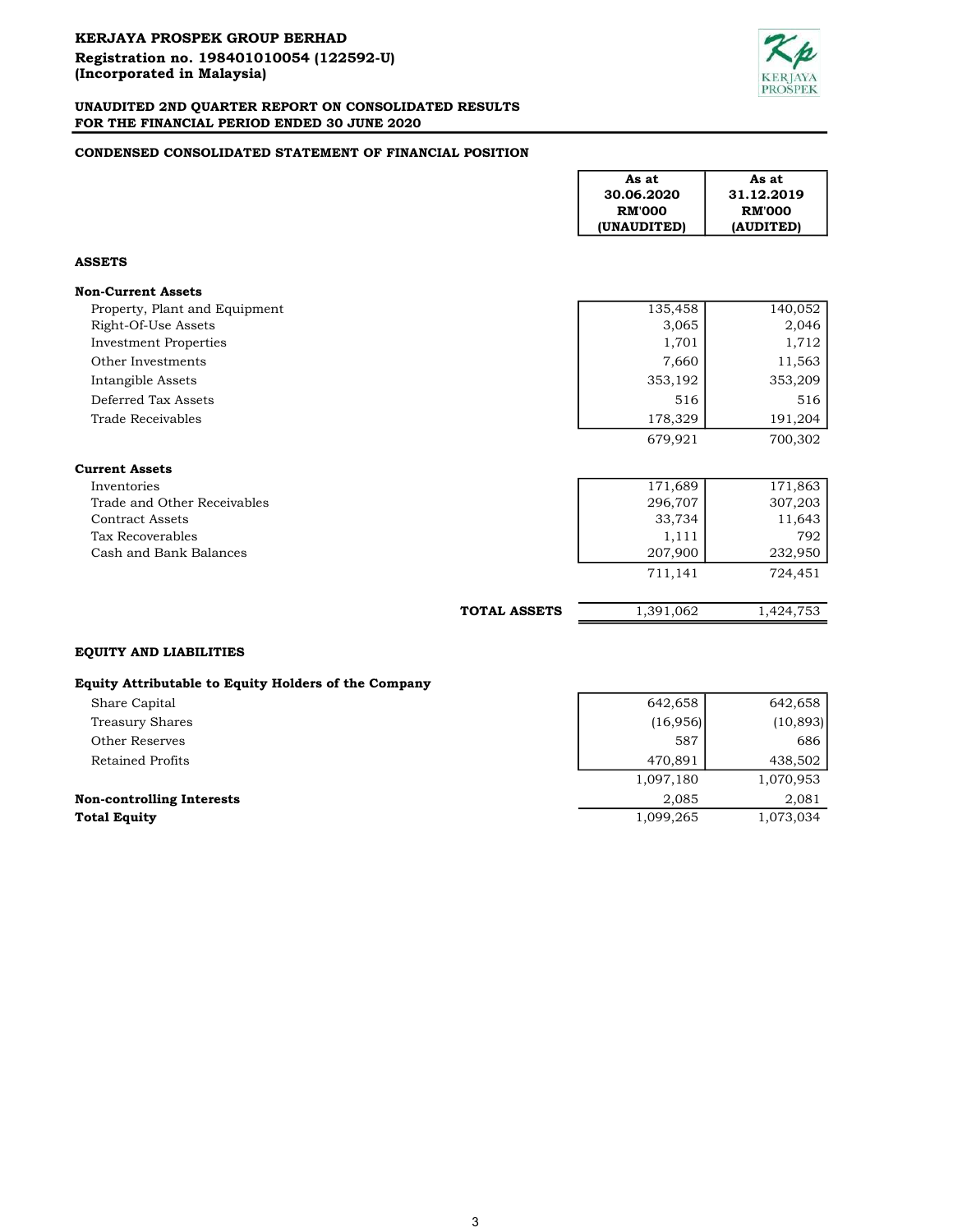

# CONDENSED CONSOLIDATED STATEMENT OF FINANCIAL POSITION (CONT'D)

|                                                                 | As at<br>30.06.2020<br><b>RM'000</b><br>(UNAUDITED) | As at<br>31.12.2019<br><b>RM'000</b><br>(AUDITED) |
|-----------------------------------------------------------------|-----------------------------------------------------|---------------------------------------------------|
| <b>Non-Current Liabilities</b>                                  |                                                     |                                                   |
| Deferred Tax Liabilities                                        | 6,495                                               | 7,945                                             |
| Trade and Other Payables                                        | 121,855                                             | 122,931                                           |
| Lease Liabilities                                               | 779                                                 | 1,998                                             |
|                                                                 | 129,129                                             | 132,874                                           |
| <b>Current Liabilities</b>                                      |                                                     |                                                   |
| Trade and Other Payables                                        | 122,030                                             | 153,885                                           |
| <b>Contract Liabilities</b>                                     |                                                     | 30,476                                            |
| Income Tax Payable                                              | 16,900                                              | 11,518                                            |
| Short Term Borrowings                                           | 23,009                                              | 22,863                                            |
| Lease Liabilities                                               | 729                                                 | 103                                               |
|                                                                 | 162,668                                             | 218,845                                           |
| <b>Total Liabilities</b>                                        | 291,797                                             | 351,719                                           |
| TOTAL EQUITY AND LIABILITIES                                    | 1,391,062                                           | 1,424,753                                         |
| Net assets per share attributable to owners of the Company (RM) | 0.89                                                | 0.87                                              |
| No. of ordinary shares (in thousand)                            | 1,227,423                                           | 1,232,878                                         |

(The Condensed Consolidated Statement of Financial Position should be read in conjunction with the Annual Financial Report for the Year Ended 31 December 2019 and the accompanying explanatory notes attached to the Interim Financial Report)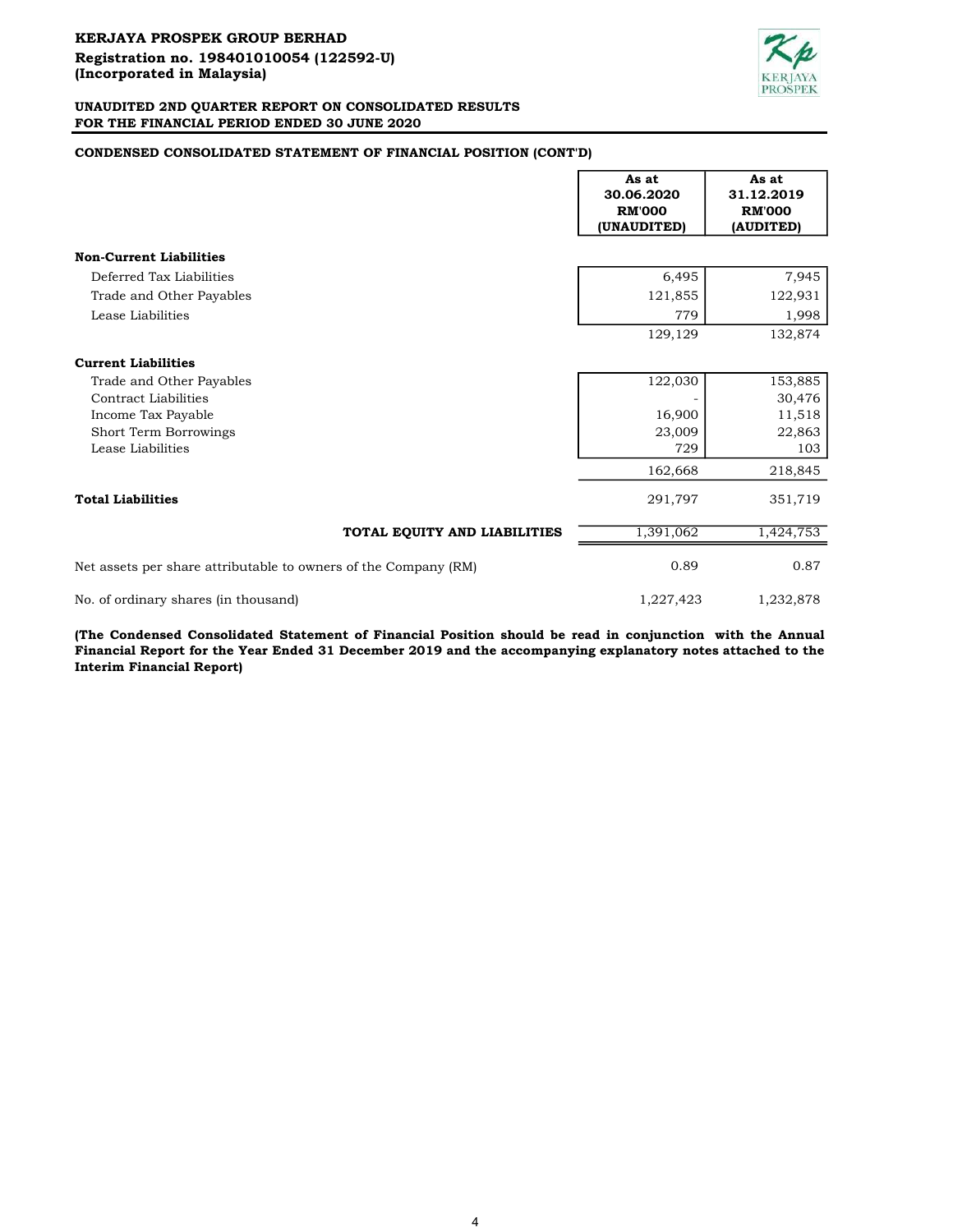

## CONDENSED CONSOLIDATED STATEMENT OF CHANGES IN EQUITY

|                                                | Attributable to Equity Holders of the Company |                                           |                                                   |                                                    |                                                  |                                      |
|------------------------------------------------|-----------------------------------------------|-------------------------------------------|---------------------------------------------------|----------------------------------------------------|--------------------------------------------------|--------------------------------------|
|                                                |                                               |                                           |                                                   | Distributable                                      | <b>Non</b>                                       |                                      |
|                                                | <b>Share</b><br>Capital<br><b>RM'000</b>      | Other<br><b>Reserves</b><br><b>RM'000</b> | <b>Treasury</b><br><b>Shares</b><br><b>RM'000</b> | <b>Retained</b><br><b>Profits</b><br><b>RM'000</b> | Controlling<br><b>Interests</b><br><b>RM'000</b> | <b>Total Equity</b><br><b>RM'000</b> |
| 6 MONTHS PERIOD ENDED 30 JUNE 2020             |                                               |                                           |                                                   |                                                    |                                                  |                                      |
| Balance as at 1 January 2020                   | 642,658                                       | 686                                       | (10, 893)                                         | 438,502                                            | 2,081                                            | 1,073,034                            |
| Total Comprehensive Income<br>for the period   |                                               | (99)                                      |                                                   | 32,389                                             | 4                                                | 32,294                               |
| Shares repurchased                             |                                               |                                           | (6,063)                                           |                                                    |                                                  | (6,063)                              |
| Balance as at 30 June 2020                     | 642,658                                       | 587                                       | (16,956)                                          | 470,891                                            | 2,085                                            | 1,099,265                            |
| 6 MONTHS PERIOD ENDED 30 JUNE 2019             |                                               |                                           |                                                   |                                                    |                                                  |                                      |
| Balance as at 1 January 2019                   | 642,658                                       | 676                                       | (8,056)                                           | 341,475                                            | 2,002                                            | 978,755                              |
| Total Comprehensive Income<br>for the period   |                                               | 68                                        |                                                   | 70,903                                             | 52                                               | 71,023                               |
| Dividend declared                              |                                               |                                           |                                                   | (24, 660)                                          |                                                  | (24, 660)                            |
| Acquisition of equity interest in a subsidiary |                                               |                                           |                                                   |                                                    | 9                                                | 9                                    |
| Shares repurchased                             |                                               |                                           | (2,837)                                           |                                                    |                                                  | (2,837)                              |
| Balance as at 30 June 2019                     | 642,658                                       | 744                                       | (10, 893)                                         | 387,718                                            | 2,063                                            | 1,022,290                            |

(The Condensed Consolidated Statement of Changes in Equity should be read in conjunction with the Annual Financial Report for the Year Ended 31 December 2019 and the accompanying explanatory notes attached to the Interim Financial Report)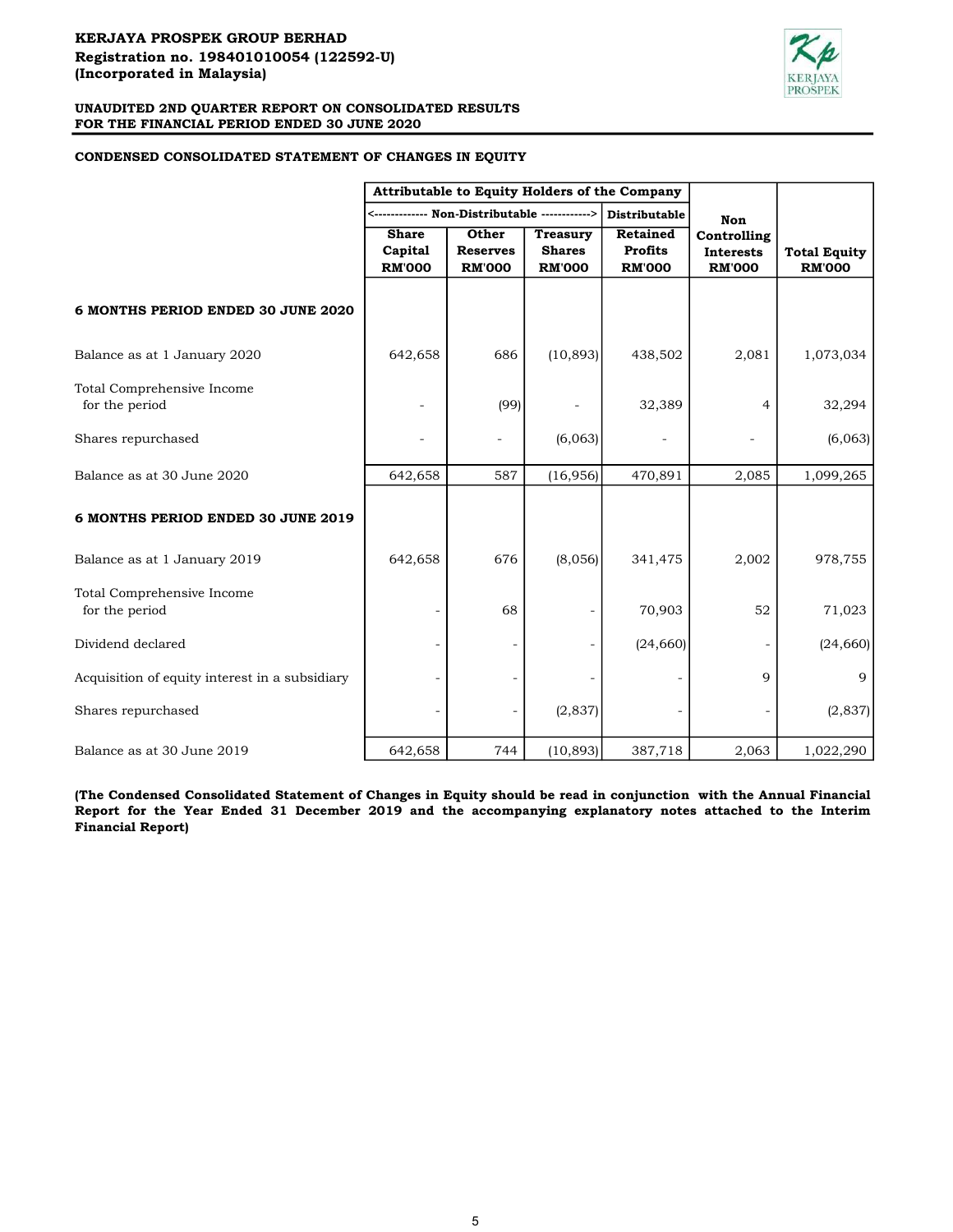

## CONDENSED CONSOLIDATED STATEMENT OF CASH FLOWS

|                                                          | Current<br>period-to-date<br>ended<br>30.06.2020 | Corresponding<br>period-to-date<br>ended<br>30.06.2019 |
|----------------------------------------------------------|--------------------------------------------------|--------------------------------------------------------|
|                                                          | <b>RM'000</b>                                    | <b>RM'000</b>                                          |
|                                                          | (UNAUDITED)                                      | (AUDITED)                                              |
| CASH FLOWS FROM OPERATING ACTIVITIES                     |                                                  |                                                        |
| Profit before tax                                        | 43,661                                           | 93,211                                                 |
| Adjustment for:                                          |                                                  |                                                        |
| Amortisation and depreciation                            | 18,685                                           | 18,777                                                 |
| Non-cash items                                           | 1,970                                            | (4, 869)                                               |
| Operating Profit Before Working Capital Changes          | 64,316                                           | 107,119                                                |
| Changes in working capital:                              |                                                  |                                                        |
| Net change in operating assets                           | 28                                               | (62, 445)                                              |
| Net change in operating liabilities                      | (44, 412)                                        | 5,698                                                  |
| Net Cash Generated from Operations                       | 19,932                                           | 50,372                                                 |
| Interest received                                        | 3,656                                            | 2,791                                                  |
| Interest paid<br>Income tax paid                         | (478)<br>(7,654)                                 | (166)                                                  |
| Net Cash Generated from Operating Activities             | 15,456                                           | (19, 724)<br>33,273                                    |
|                                                          |                                                  |                                                        |
| CASH FLOW USED IN INVESTING ACTIVITIES                   |                                                  |                                                        |
| Acquisition of property, plant and equipments            | (14, 971)                                        | (20, 238)                                              |
| Acquisition of quoted shares                             | (223)                                            | (8, 742)                                               |
| Acquisition of subsidiaries, net of cash acquired        |                                                  | (1, 344)                                               |
| Dividend received                                        | 223                                              |                                                        |
| Proceeds from disposal of property, plant and equipments |                                                  | 5,277                                                  |
| Proceeds from disposal of quoted shares                  |                                                  | 454                                                    |
| Net Cash Used In Investing Activities                    | (14, 971)                                        | (24, 593)                                              |
| CASH FLOW USED IN FINANCING ACTIVITIES                   |                                                  |                                                        |
| Lease payment                                            | (748)                                            | (650)                                                  |
| Purchase of treasury shares                              | (6,063)                                          | (2,837)                                                |
| Dividend paid during the period                          | (18, 493)                                        | (24, 660)                                              |
| Net Cash Used In Financing Activities                    | (25, 304)                                        | (28, 147)                                              |
| NET INCREASE IN CASH AND CASH EQUIVALENTS                | (24, 819)                                        | (19, 467)                                              |
| <b>EFFECT OF EXCHANGE RATE CHANGES</b>                   | (377)                                            | (10)                                                   |
| CASH AND CASH EQUIVALENTS AT BEGINNING OF PERIOD         | 210,087                                          | 192,512                                                |
| CASH AND CASH EQUIVALENTS AT END OF PERIOD               | 184,891                                          | 173,035                                                |
|                                                          |                                                  |                                                        |
| CASH AND CASH EQUIVALENTS AT END OF PERIOD CONSIST OF:   |                                                  |                                                        |
| Cash and Bank Balances                                   | 27,598                                           | 127,963                                                |
| Fixed Deposits and investment funds                      | 180,302                                          | 123,110                                                |
| Less: Short term borrowing                               | (23,009)                                         | (78, 038)                                              |
|                                                          | 184,891                                          | 173,035                                                |

(The Condensed Consolidated Statement of Cash Flows should be read in conjunction with the Annual Financial Report for the Year Ended 31 December 2019 and the accompanying explanatory notes attached to the Interim Financial Report)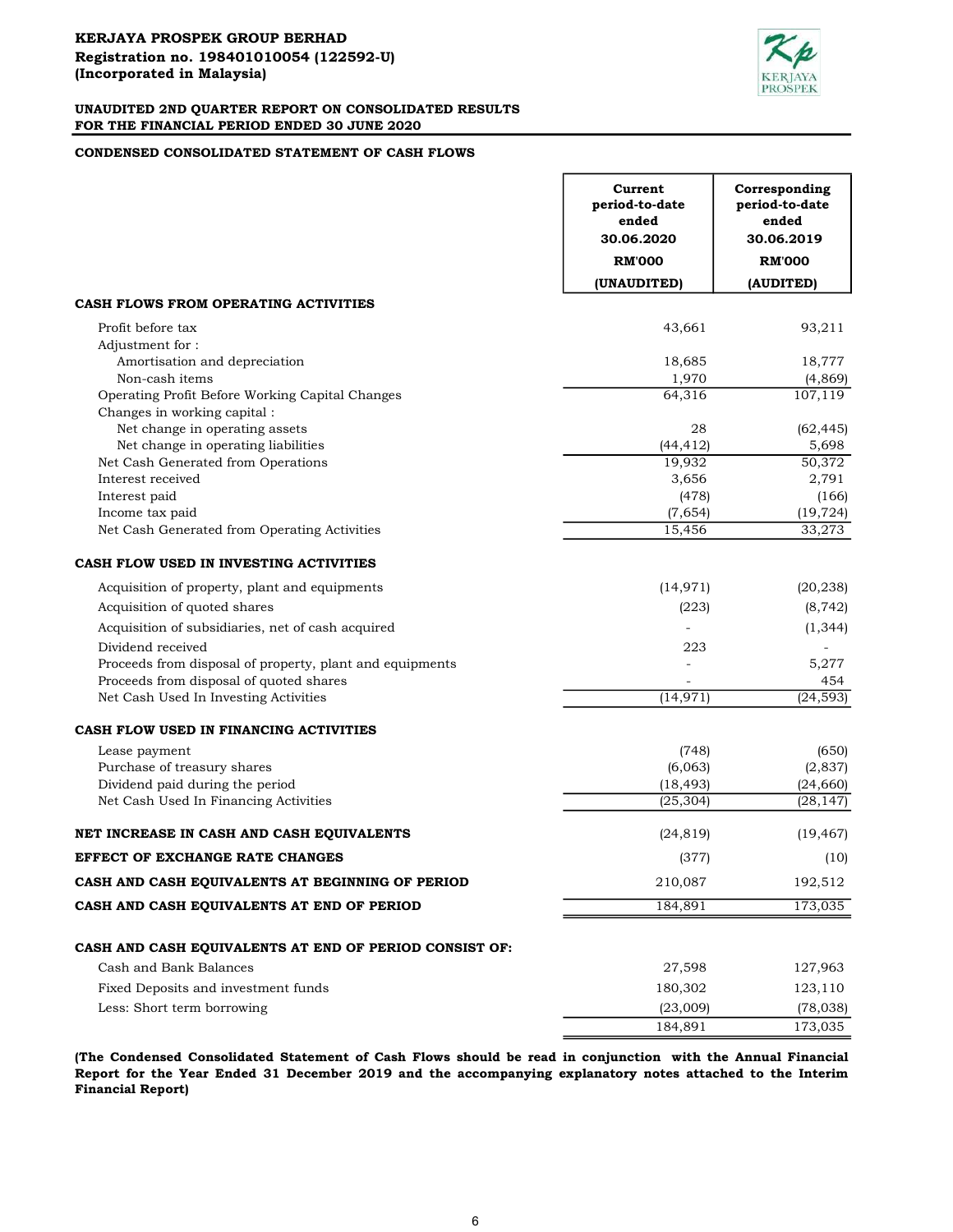

## NOTES TO THE REPORTS

## EXPLANATORY NOTES PURSUANT TO MALAYSIAN FINANCIAL REPORTING STANDARD ("MFRS") 134, INTERIM FINANCIAL REPORTING

#### A1. Corporate Information

Kerjaya Prospek Group Berhad is a public limited company incorporated and domiciled in Malaysia, and is listed on the Bursa Malaysia Securities Berhad. The registered office is located at No. 802, 8th Floor, Block C, Kelana Square, 17 Jalan SS7/26, 47301 Petaling Jaya, Selangor. The principal place of business is located at No.1, 2nd Floor, Bangunan One Wangsa, Jalan Wangsa Permai, Taman Wangsa Permai, 52200 Kuala Lumpur.

### A2. Malaysian Financial Reporting Standards ("MFRS")

### A2.1 Basis of Preparations

The interim financial reports of the Group are unaudited and have been prepared in accordance with the requirements of Malaysia Financial Reporting Standard ("MFRS") 134, Interim Financial Reporting issued by the Malaysia Accounting Standard Board ("MASB") and Paragraph 9.22 and Appendix 9B of the Main Market Listing Requirements of Bursa Malaysia Securities Berhad.

The interim financial reports should be read in conjunction with the audited financial statements of the Group for the financial year ended 31 December 2019.

#### A2.2 Significant Accounting Policies

The accounting policies and methods of computation adopted by the Group in this quarterly financial report are consistent with those adopted in the most recent annual audited financial statements for the year ended 31 December 2019, except for the adoption of the following new standards, amendments to the standards and interpretations effective during the current financial period:

- Amendments to References to the Conceptual Framework in MFRS Standards
- Amendments to MFRS 3: Business Combinations – Definition of Business
- Amendments to MFRS 7: Financial Instruments: Disclosures, MFRS 9: Financial Instruments and MFRS 139: Financial Instruments: Recognition and Measurement - Interest Rate Benchmark Reform
- Amendments to MFRS 101: Presentation of Financial Statements and MFRS 108: Accounting Policies, Changes in Accounting Estimates and Errors - Definition of Material
- Amendments to IC Interpretation 22: Foreign Currency Transactions and Advance Consideration

The adoption of the above standards and interpretation did not have any material effect on the financial performance or position of the Group.

The new and revised standards and amendments issued but not yet effective during the current financial period and not early adopted by the Group/Company are as listed below:

- Amendments to MFRS 16, Leases Covid-19-Related Rent Concessions (effective for accounting periods beginning on or after 1 June 2020)
- MFRS 17 Insurance Contracts (effective for accounting periods beginning on or after 1 January 2021)
- Amendments to MFRS 1: First-time Adoption of Malaysian Financial Reporting Standards (Annual Improvements to MFRS Standards 2018-2020) (effective for accounting periods beginning on or after 1 January 2022)
- Amendments to MFRS 3, Business Combinations Reference to the Conceptual Framework (effective for accounting periods beginning on or after 1 January 2022)
- Amendments to MFRS 9, Financial Instruments (Annual Improvements to MFRS Standards 2018-2020) (effective for accounting periods beginning on or after 1 January 2022)
- Amendments to Illustrative Examples accompanying MFRS 16, Leases (Annual Improvements to MFRS Standards 2018-2020) (effective for accounting periods beginning on or after 1 January 2022)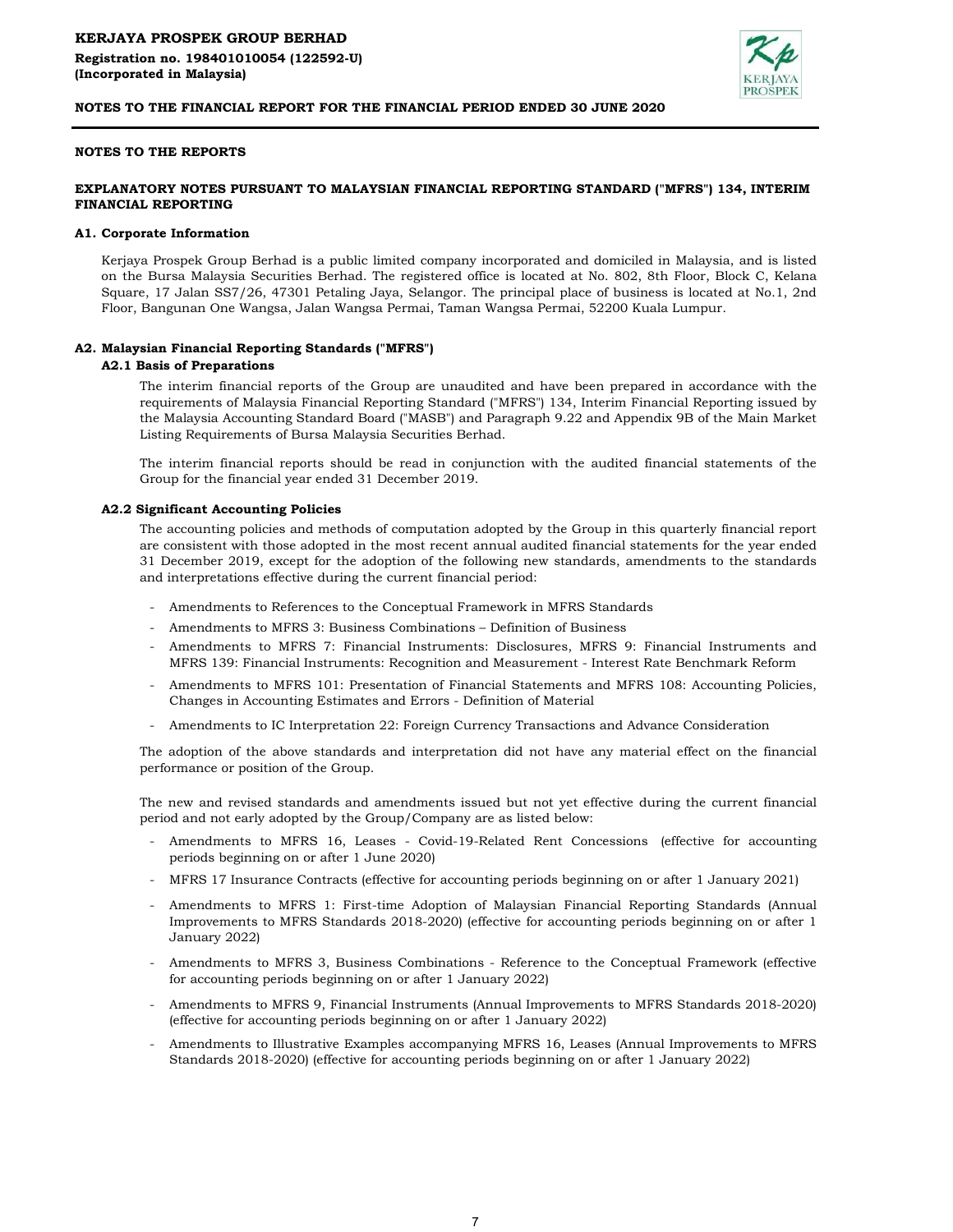

# A2. Malaysian Financial Reporting Standards ("MFRS") (Cont'd)

## A2.2 Significant Accounting Policies (Cont'd)

The new and revised standards and amendments issued but not yet effective during the current financial period and not early adopted by the Group/Company are as listed below: (cont'd)

- Amendments to MFRS 101, Presentation of Financial Statements - Classification of Liabilities as Current or Non-current (effective for accounting periods beginning on or after 1 January 2022)
- Amendments to MFRS 116, Property, Plant and Equipment - Proceeds before Intended Use (effective for accounting periods beginning on or after 1 January 2022)
- Amendments to MFRS 137, Provisions, Contingent Liabilities and Contingent Assets - Onerous Contracts-Cost of Fulfilling a Contract (effective for accounting periods beginning on or after 1 January 2022)
- Amendments to MFRS 141, Agriculture (Annual Improvements to MFRS Standards 2018-2020) (effective for accounting periods beginning on or after 1 January 2022)
- Amendments to MFRS 10: Consolidated Financial Statements and MFRS 128: Sale or Contribution of Assets between an Investor and its Associate or Joint Venture (deferred)

The Group/Company is expected to apply the abovementioned pronouncements beginning from the perspective dates the pronouncements become effective. The initial application of the abovementioned pronouncements are not expected to have any material impact to financial statements of the Group/Company.

### A3. Audit Report

The audited financial statements for the preceding financial year ended 31 December 2019 were not subject to any qualification.

#### A4. Seasonal or Cyclical Factors

The principal business operations of the Group are not significantly affected by any seasonal or cyclical factors.

#### A5. Unusual Items

There were no unusual items in the current quarter under review that affecting the assets, liabilities, equity, net income or cashflows of the Group except that the Group's operations and performance are affected by various stages of Movement Control Order ("MCO") implemented by Malaysia Government from 18 March 2020 to 31 August 2020 as a preventive measure against Covid-19 pandemic.

#### A6. Changes in Estimates

There were no significant changes in estimates that have a material effect to the current quarter under review.

## A7. Debt and Equity Securities

During the current quarter, the Company repurchased 1,438,200 units of its issued ordinary shares from the open market at price ranging from RM0.86 to RM1.09 per share. Total consideration paid was RM1.4 million including transaction costs and this was financed by internal generated funds. The shares repurchased are being held as treasury shares in accordance with the requirement of section 127 of the Companies Act 2016. As at 30 June 2020, 14,546,100 units ordinary shares have been repurchased for RM17.6 million including transaction costs.

Other than the above, there were no issuance, cancellations, resale and repayment of debt and equity securities for the Group during the current quarter and financial period under review.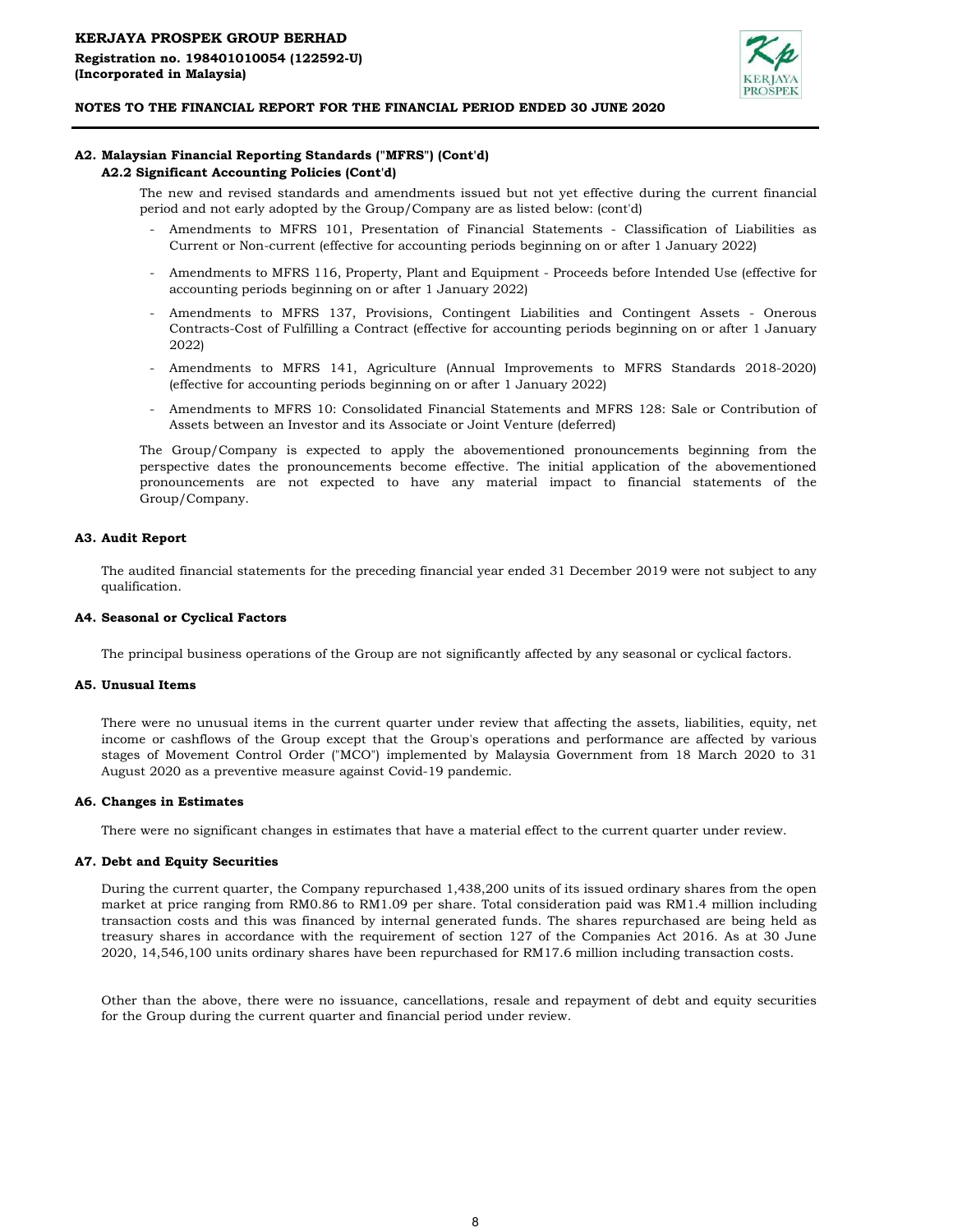

## A8. Dividends Paid

On 25 November 2019, the Board of Directors has approved an interim dividend of 1.5 sen per ordinary share in respect of the financial year ended 31 December 2019. The approved interim dividend represents approximately 13.2% of profit after tax for financial year ended 31 December 2019. The total amount of RM18.49 million was paid on 6 January 2020.

On 11 June 2020, the Board of Directors, pursuant to the Company's Constitution, recommended a final cash dividend of 2.0 sen per ordinary share and distribution of share dividend on the basis of one (1) treasury share for every hundred (100) ordinary shares in the Company in respect of the financial year ended 31 December 2019 for approval of the shareholders at the Annual General Meeting on 3 August 2020, which thereon approval granted. The estimated cash of RM24.5 million will be paid and approximately 12.3 million treasury shares will be transferred to the entitled shareholders on 28 August 2020.

## A9. Segmental Information

# FOR THE FINANCIAL PERIOD ENDED 30 JUNE 2020

|                          |          |                                   | Property    |                          |                          |                          |           |
|--------------------------|----------|-----------------------------------|-------------|--------------------------|--------------------------|--------------------------|-----------|
|                          |          | <b>Construction Manufacturing</b> | Development | Investment               | <b>Others</b>            | Elimination              | Total     |
|                          | (RM'000) | (RM'000)                          | (RM'000)    | (RM'000)                 | (RM'000)                 | (RM'000)                 | (RM'000)  |
| <b>External Revenue</b>  | 339,000  | 198                               | 741         | $\overline{\phantom{a}}$ |                          | $\overline{\phantom{a}}$ | 339,939   |
| Inter Group Revenue      | 9,365    | 1,548                             | -           | $\overline{\phantom{a}}$ | $\overline{\phantom{0}}$ | (10, 913)                |           |
|                          | 348,365  | 1,746                             | 741         |                          |                          | (10, 913)                | 339,939   |
| <b>RESULTS</b>           |          |                                   |             |                          |                          |                          |           |
| Segmental Results        | 30,413   | $\mathbf{1}$                      | 101         | 709                      | 140                      | 1,025                    | 32,389    |
| <b>OTHER INFORMATION</b> |          |                                   |             |                          |                          |                          |           |
| Segmental Assets         | 832,099  | 72,890                            | 134,429     | 718,673                  | 13,999                   | (381, 028)               | 1,391,062 |
| Segmental Liabilities    | 388,632  | 44,102                            | 120,074     | 32,217                   | 39,298                   | (332, 526)               | 291,797   |

## FOR THE FINANCIAL PERIOD ENDED 30 JUNE 2019

|                          | Construction<br>(RM'000) | <b>Manufacturing</b><br>(RM'000) | Property<br>Development<br>(RM'000) | Investment<br>(RM'000)   | <b>Others</b><br>(RM'000) | Elimination<br>(RM'000) | Total<br>(RM'000) |
|--------------------------|--------------------------|----------------------------------|-------------------------------------|--------------------------|---------------------------|-------------------------|-------------------|
| External Revenue         | 489,813                  | 115                              | 33,608                              |                          |                           |                         | 523,536           |
| Inter Group Revenue      | 62,247                   | 5,413                            | $\overline{\phantom{a}}$            | $\overline{\phantom{0}}$ | -                         | (67, 660)               | -                 |
|                          | 552,060                  | 5,528                            | 33,608                              |                          |                           | (67, 660)               | 523,536           |
| <b>RESULTS</b>           |                          |                                  |                                     |                          |                           |                         |                   |
| Segmental Results        | 57,436                   | 1,688                            | 5,487                               | 2,225                    | (3)                       | 4,070                   | 70,903            |
| <b>OTHER INFORMATION</b> |                          |                                  |                                     |                          |                           |                         |                   |
| Segmental Assets         | 926,094                  | 116,276                          | 114,890                             | 734,964                  | 43                        | (476, 023)              | 1,416,244         |
| Segmental Liabilities    | 577,983                  | 110,392                          | 63,719                              | 61,550                   | 4,639                     | (424, 329)              | 393,954           |

As the business of the Group is engaged entirely in Malaysia, no reporting by geographical location of operation is presented.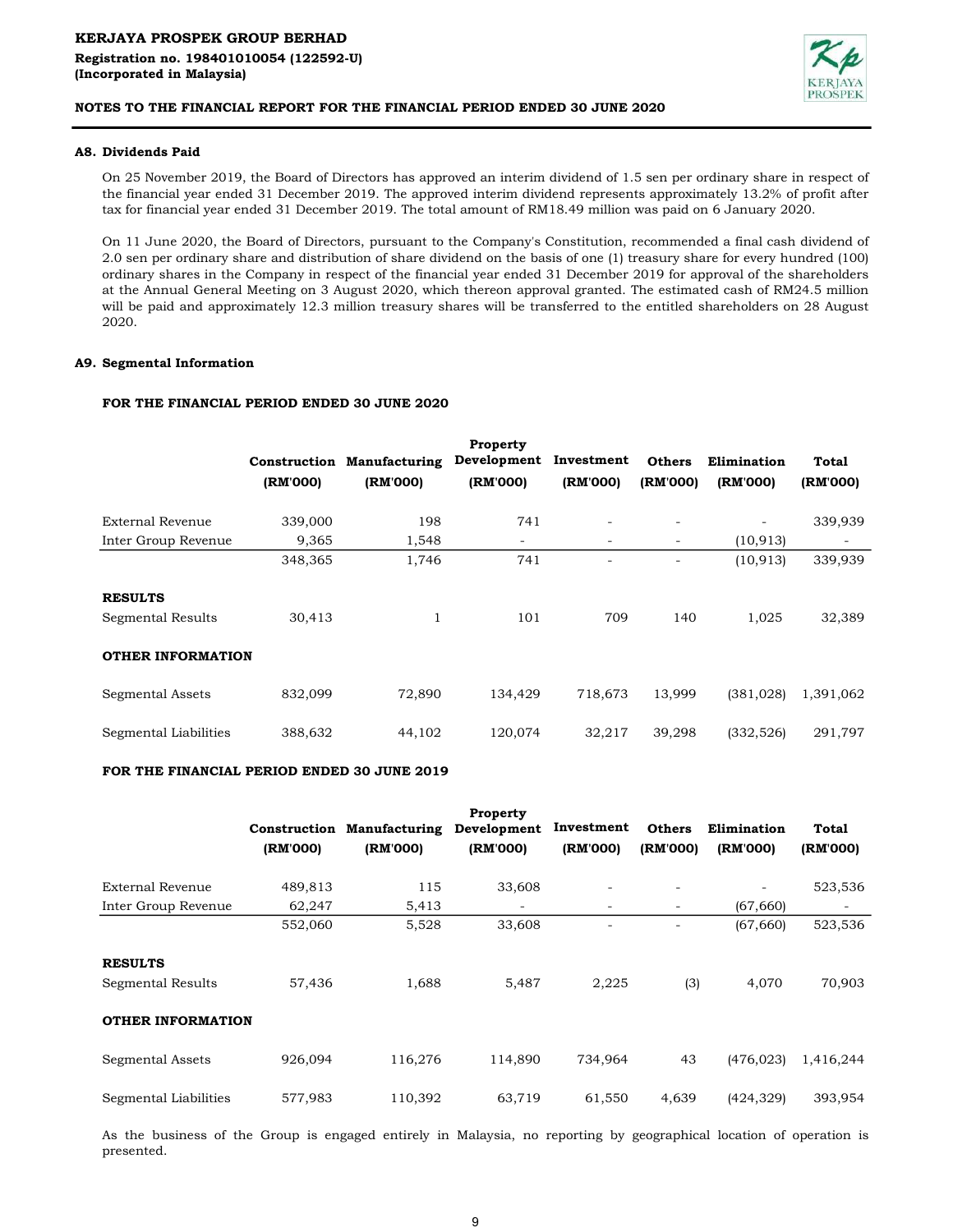# KERJAYA PROSPEK GROUP BERHAD Registration no. 198401010054 (122592-U) (Incorporated in Malaysia)



## NOTES TO THE FINANCIAL REPORT FOR THE FINANCIAL PERIOD ENDED 30 JUNE 2020

## A9. Segmental Information (Cont'd)

For management purposes, the Group is organised into business units based on their products and services, and has four (4) reportable operating segments as follow:

(i) Construction - Main building construction works, provision of contract workmanship and other related services.

(ii) Manufacturing - Manufacture, assemble, installation and sale of light fittings, furniture, kitchen cabinetry and related products.

(iii) Property Development - Development of residential and/or commercial properties.

(iv) Investment - Investment holding companies.

(v) Others - Other dormant companies.

### Segment performance for the financial period ended 30 June 2020 as compared to corresponding preceding period ended 30 June 2019

## (i) Construction

The construction segment has achieved a total revenue of RM348.37 million in the current financial period representing a decrease of approximately 36.9% as compared to its corresponding preceding financial period of RM552.06 million. Segmental profit was recorded at RM30.41 million on current financial period compare to corresponding preceding financial period of RM57.44 million. The decrease in revenue was mainly due to all construction projects were halted as a result of MCO implemented by Malaysia Government on 18 March 2020 in response to the Covid-19 pandemic. The Group received approval from Ministry of International Trade and Industry ("MITI") and resumed work in early May 2020 gradually after all the standard operating procedures ("SOPs") as required by MITI were implemented. Hence, the segmental profit was also affected. The Group operates in nearly full capacity in early July 2020. The construction segment is expected to continue to be the main contributor to the Group's overall turnover and profitability moving forward.

### (ii) Manufacturing

The revenue on manufacturing segment has decreased to RM0.20 million in the current financial period as compared to its corresponding preceding financial period of RM5.53 million. This segment has reported a marginal profit of RM1,190 as compared to a profit of RM1.69 million reported in the corresponding preceding period. The manufaturing segment primarily complements the Group's construction business, therefore the revenue stream is mainly from inter-group. Manufacturing plant was shut down during the MCO and resume operation gradually in June 2020.

#### (iii) Property Development

The property development division contribute a total revenue of RM0.74 million in the current financial period as compared to its corresponding financial period of RM33.61 million. This segment has reported a segmental profit of RM0.10 million as compared to a profit of RM5.49 million reported in the corresponding preceding period. This was mainly from the Group's maiden property project which was completed in year 2019, and new projects have yet to be launched.

#### (iv) Investment

The Investment division shows a segmental profit of RM0.71 million in the current financial period which the main income sources are interest income and dividend income. However, it shows a decrease of RM1.52 million in profit as compared to corresponding preceding financial period due to fair value gain on investment in foreign quored shares of RM1.17 million was recognised in corresponding preceding financial period.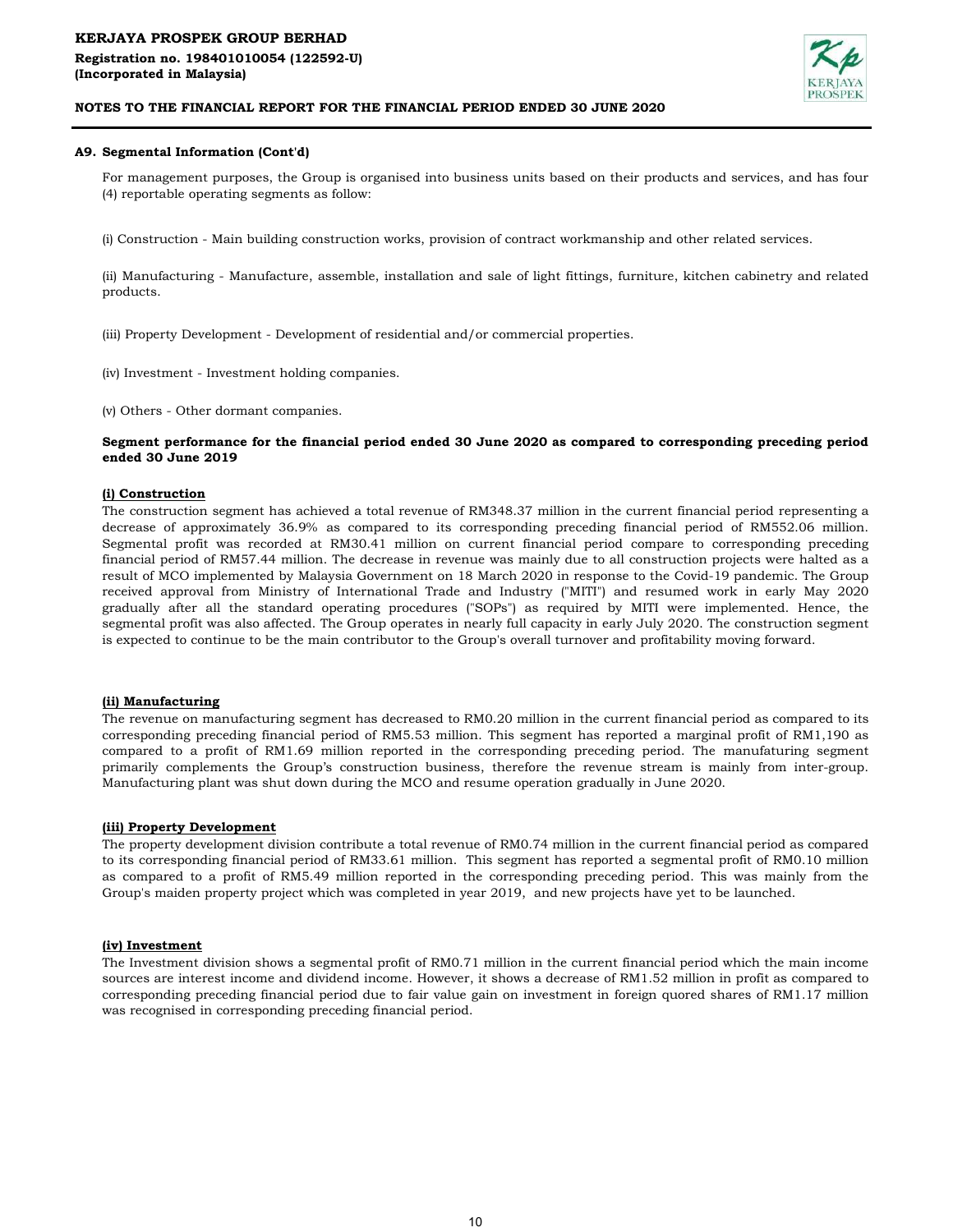

## A10. Profit Before Taxation

The following items have been included in arriving at profit before taxation:

|                                                                | Individual     | Cumulative<br><b>Ouarter</b><br>30.06.2020 |  |
|----------------------------------------------------------------|----------------|--------------------------------------------|--|
|                                                                | <b>Quarter</b> |                                            |  |
|                                                                | 30.06.2020     |                                            |  |
|                                                                | <b>RM'000</b>  | <b>RM'000</b>                              |  |
| Interest income                                                | (1, 849)       | (3,656)                                    |  |
| Allowance for ECL (MFRS 9)                                     | 120            | 909                                        |  |
| Amortisation and depreciation of property, plant and equipment | 9,326          | 18,685                                     |  |
| Interest expenses                                              | 219            | 478                                        |  |
| Net fair value loss                                            | 1,380          | 4.417                                      |  |
|                                                                |                |                                            |  |

### A11. Subsequent Events

In the third phase of the MCO, the Group received approval from MITI and resumed work in early May 2020 gradually after all the SOPs as required by MITI were implemented. The Group had taken steps to return to normalcy and its operations managed to return to almost full capacity in early July 2020.

### A12. Changes in Composition of the Group

There was no change in the composition of the Group for the current quarter and financial period under review.

#### A13. Changes in Contingent Liabilities or Contingent Assets

| (a) | Contingent Liabilities                                                                                                                                 | Cumulative<br><b>Quarter</b><br>30.06.2020<br><b>RM'000</b> |
|-----|--------------------------------------------------------------------------------------------------------------------------------------------------------|-------------------------------------------------------------|
|     | Corporate guarantee given to banks for facilities granted to subsidiaries<br>Corporate guarantee given to third parties for the benefit of the Group's | 257,089                                                     |
|     | subsidiaries                                                                                                                                           | 165,714                                                     |
|     |                                                                                                                                                        | 422,803                                                     |

## (b) Contingent Assets

As at the date of this report, there were no contingent assets.

#### A14. Capital Commitments

As at the date of this report, the Group has no material capital commitments.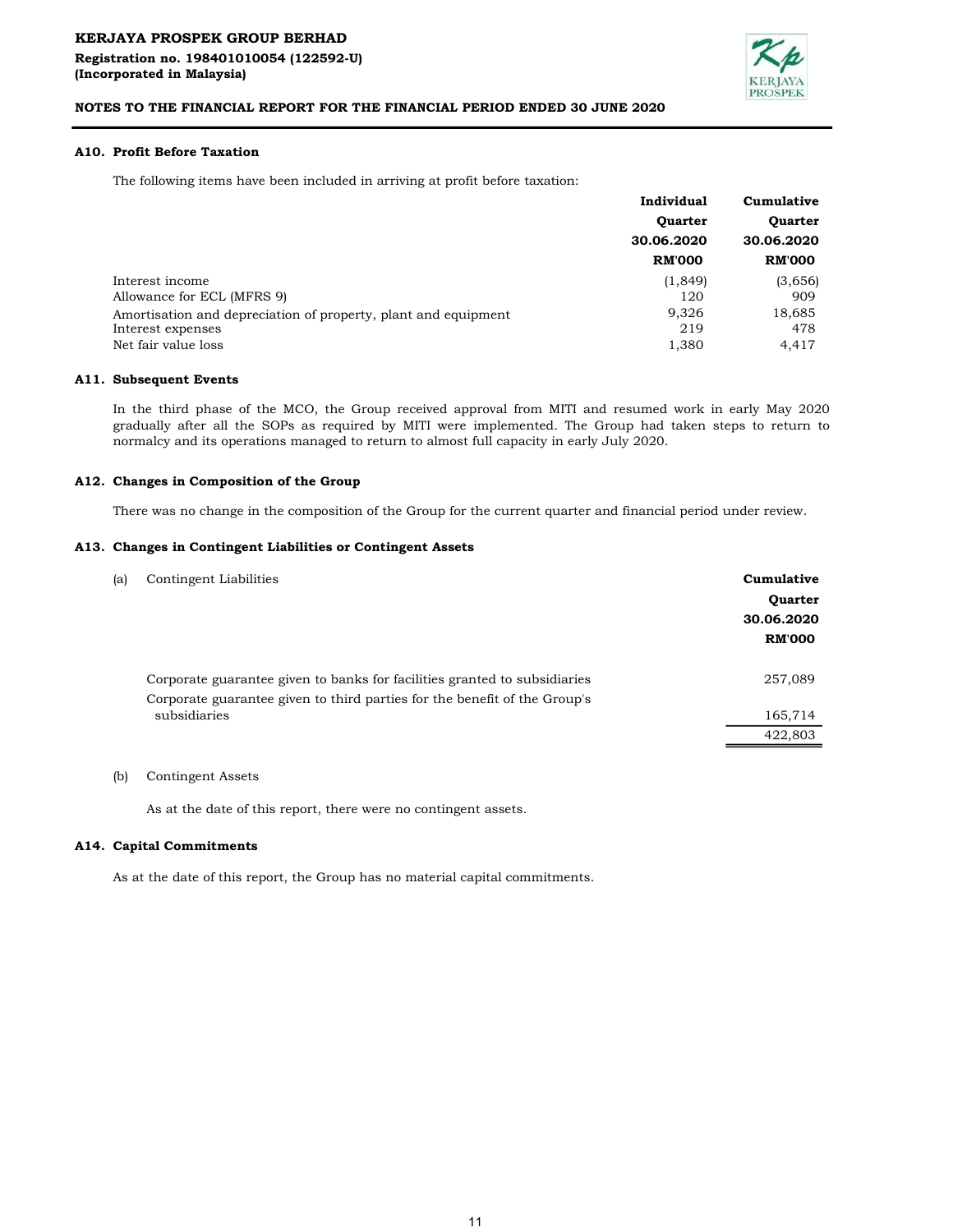

## NOTES TO THE INTERIM FINANCIAL REPORT (CONT'D)

## ADDITIONAL INFORMATION REQUIRED BY THE LISTING REQUIREMENTS OF BURSA SECURITIES

#### B1. Review of Performance

For the current financial quarter under review, the Group posted a revenue of RM128.10 million as compared to its corresponding preceding year financial quarter of RM259.36 million. The Profit After Tax ("PAT') in the current quarter of RM10.06 million, representing an decrease of RM25.71 million from its corresponding preceding year financial quarter of RM35.77 million.

Overall, the decrease in revenue and hence, the bottom line was mainly attributed to the halt of the Group's operations due to MCO as well as the resumption of operations in stages between May and June 2020 after compliance with the required SOPs were implemented. The affected segments are construction and manufacturing. On property development segment, the Vista Residence project at Genting Permai was completed in year 2019 and there is no project under developement for financial quarter under review. Therefore, the property development segment has minimum contribution to the Group's results.

For the financial quarter under review, the main sources of income for investment segment were interest income and dividend income.

### B2. Change in Results of Current Quarter Compared to Preceding Quarter

|                                              |                      | Immediate            |                |
|----------------------------------------------|----------------------|----------------------|----------------|
|                                              | Current              | Preceding            |                |
|                                              | <b>Ouarter ended</b> | <b>Ouarter ended</b> |                |
|                                              | 30.06.2020           | 31.03.2020           | <b>Changes</b> |
|                                              | <b>RM'000</b>        | <b>RM'000</b>        | $\%$           |
| Revenue                                      | 128,104              | 211,836              | $-39.5%$       |
| Operating Profit                             | 10,555               | 33,631               | $-68.6%$       |
| Profit Before Tax                            | 10,315               | 33,347               | $-69.1%$       |
| Profit After Tax                             | 10,058               | 22,335               | $-55.0%$       |
| Profit Attributable to Owners of the Company | 10,062               | 22,327               | $-54.9%$       |

For the current quarter, the Group recorded a revenue and profit before tax of RM128.10 million and RM10.32 million respectively as compared to RM211.84 million and RM33.35 million respectively in its immediate preceding quarter. The MCO that took effect on 18 March 2020 and the gradual resumption of operations between May and June 2020 have negative impact on the Group's performance and hence the Group's results.

#### B3. Current Year Prospects

In 2020, the growth of the global and domestic economy continues to be subject to a high degree of uncertainty, particularly with respect to developments surrounding the Covid-19 pandemic and sharp declines and volatile shifts in crude oil prices.

With various adversities and challenging landscape, the Group's operations and financial performance are adversely impacted for the financial year ending 31 December 2020 as compared to financial year ended 31 December 2019. The Group will continue to monitor and implement appropriate measures in a timely manner to address the adverse risk Covid-19 may have on the Group's operations and financial performance. Nevertheless, the Group is supported by an outstanding order book of RM3.52 billion as at 30 June 2020 which included the building construction contracts worth RM990.40 million secured during the current financial period ended 30 June 2020.

Moving forward, the Group aims to focus on the construction segment to be the main revenue driver of the Group.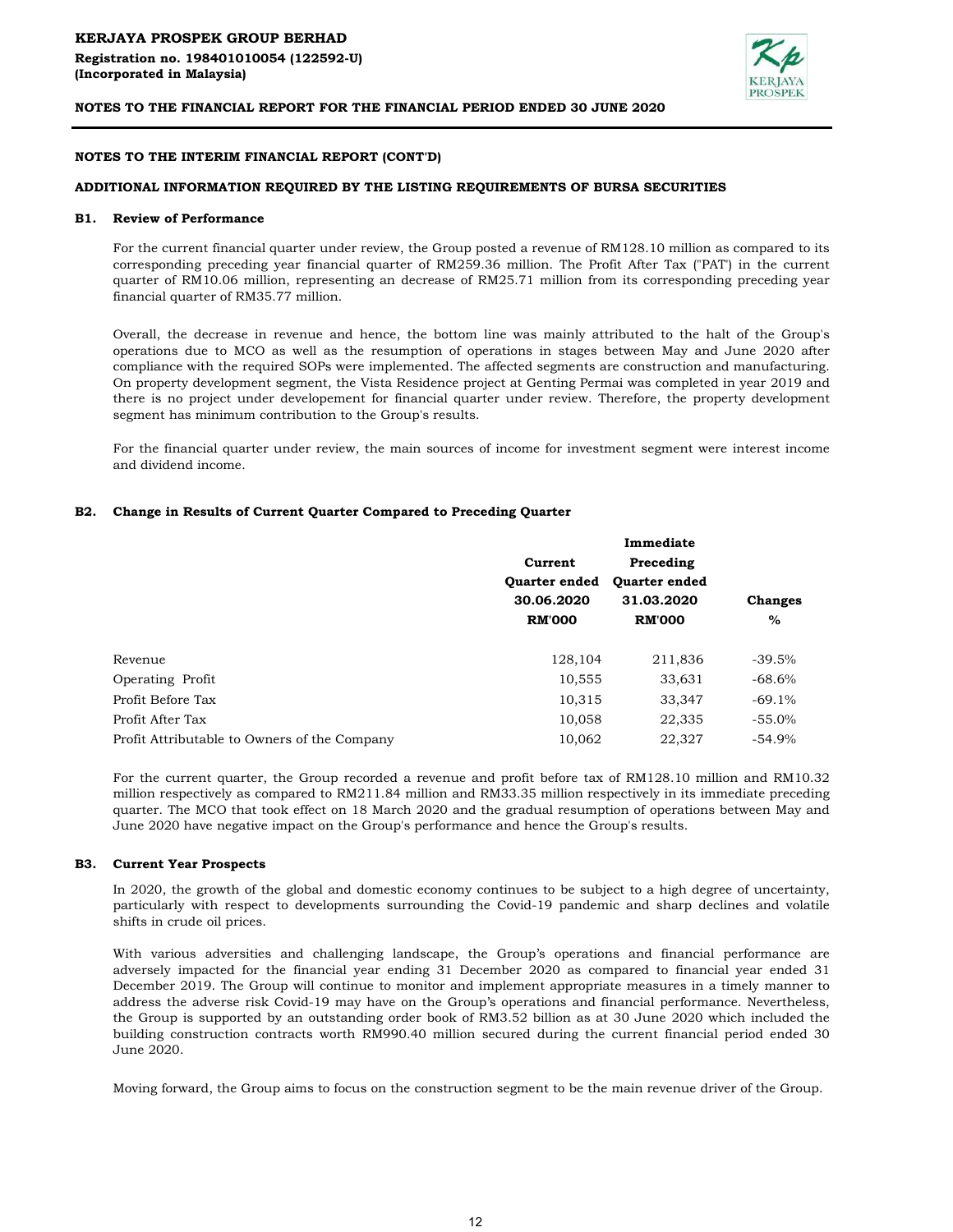

### NOTES TO THE INTERIM FINANCIAL REPORT (CONT'D)

### ADDITIONAL INFORMATION REQUIRED BY THE LISTING REQUIREMENTS OF BURSA SECURITIES (CONT'D)

#### B3. Current Year Prospects

Notwithstanding the Group's objective to expand its core business in construction, it will maintain the manufacturing segment as part of its integrated business objective and strategy.

On the property development segment, the outlook for the local property sector is expected to remain challenging in 2020. As a result, the Group has decided to delay the launch of new development projects to second half of 2021.

#### B4. Profit Forecast

There were no profit forecast prepared or profit guarantee made by the Group.

#### B5. Taxation

|                                | Individual    | Cumulative<br>Quarter |  |
|--------------------------------|---------------|-----------------------|--|
|                                | Quarter       |                       |  |
|                                | 30.06.2020    | 30.06.2020            |  |
|                                | <b>RM'000</b> | <b>RM'000</b>         |  |
| Malaysia income tax            |               |                       |  |
| - current year                 | 3,185         | 12,480                |  |
| - under provided in prior year | 204           | 204                   |  |
|                                | 3,389         | 12,684                |  |
| Real property gain tax         | 7             | 7                     |  |
| Deferred tax                   |               |                       |  |
| - current year                 | (3, 139)      | (1, 423)              |  |
|                                | 257           | 11,268                |  |

Effective tax rates for the financial period ended 30 June 2020 was lower than the statutory tax rate of 24% which mainly due to inclusion of certain non-taxable items in the Statement of Profit or Loss.

#### B6 Group Borrowings and Debt Securities

Details of the group borrowings as at 30 June 2020 were as follows:

|                                             | Cumulative     |
|---------------------------------------------|----------------|
|                                             | <b>Ouarter</b> |
|                                             | 30.06.2020     |
|                                             | <b>RM'000</b>  |
| Short term borrowings - Unsecured           |                |
| (i) Cashline facilities (denominated in RM) | 23,009         |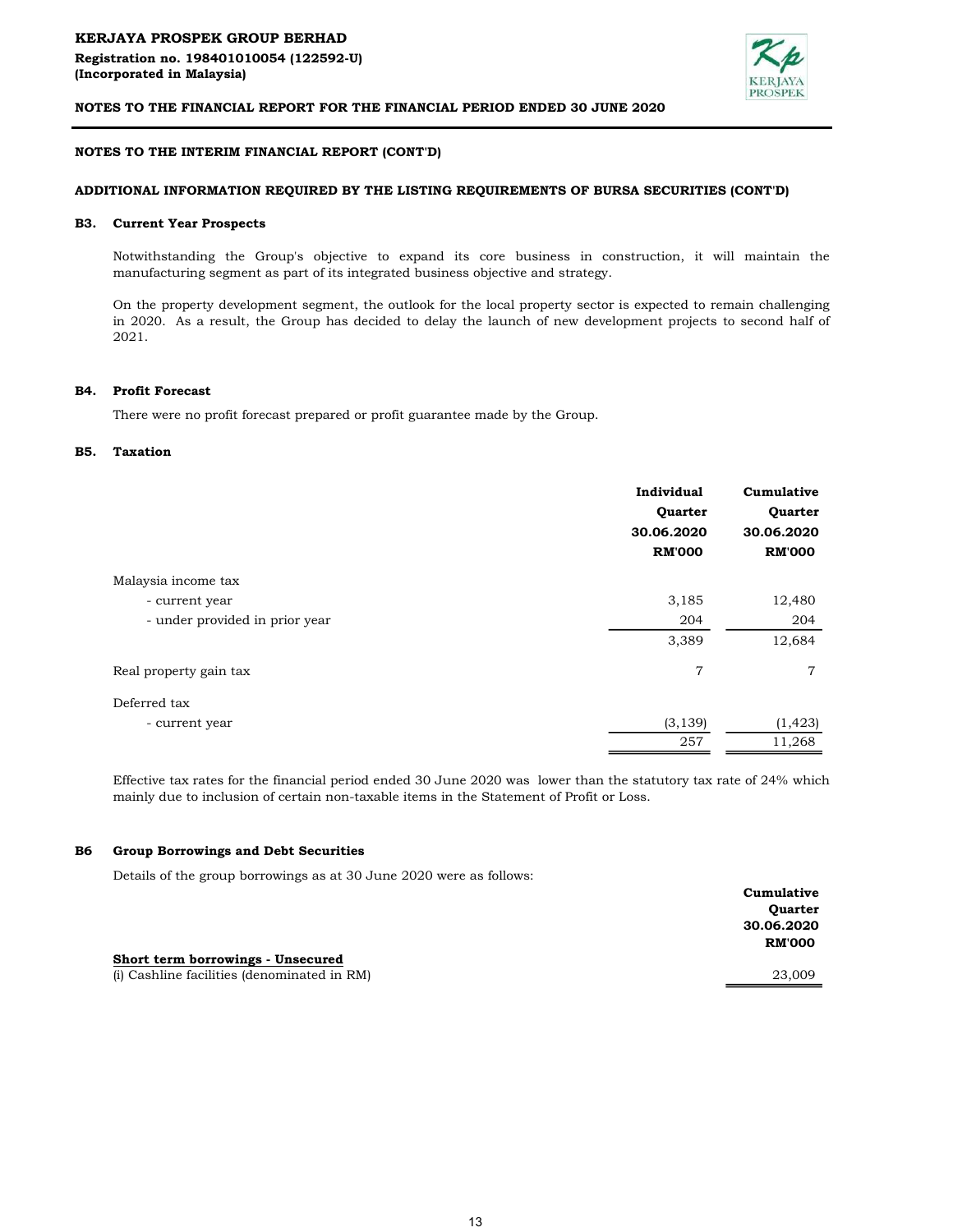

## NOTES TO THE INTERIM FINANCIAL REPORT (CONT'D)

## ADDITIONAL INFORMATION REQUIRED BY THE LISTING REQUIREMENTS OF BURSA SECURITIES (CONT'D)

#### B7. Status of Corporate Proposals

There were no corporate proposals announced but not completed as at the date of this report.

#### B8. Changes in Material Litigation

There were no material litigations for the Group as at the date of this report.

#### B9. Dividend

Total dividend for the financial year ending 31 December 2020 and financial year ended 31 December 2019 are summarised as follow:

|                            | <b>Net Per Share</b> | <b>Net Per Share</b><br><b>FY2019</b> |  |
|----------------------------|----------------------|---------------------------------------|--|
|                            | <b>FY2020</b>        |                                       |  |
|                            | sen                  | sen                                   |  |
| Interim Dividend           |                      |                                       |  |
| Single-tier dividend (Sen) | ****                 | $1.5*$                                |  |
| Final Dividend             |                      |                                       |  |
| Single-tier dividend (Sen) | ****                 | $2.0**$                               |  |
| Share Dividend             | ****                 | ***                                   |  |

\* The Board of Directors has approved an interim dividend of 1.5 sen per ordinary share in respect of the financial year ended 31 December 2019. The approved interim dividend payable represents approximately 13.2% of profit after tax for financial year ended 31 December 2019.

The total amount of RM18.49 million was paid on 06 January 2020.

\*\* On 11 June 2020, the Board of Directors proposed a single-tier final dividend of 2.0 sen per ordinary share in respect of the financial year ended 31 December 2019 was tabled at the AGM on 3 August 2020 which approval was granted.

The entitlement date was on 14 August 2020 and the payment date will be on 28 August 2020.

\*\*\* On 11 June 2020 also, the Board of Directors proposed a distribution of share dividend on the basis of one (1) treasury share for every hundred (100) ordinary shares in the Company ("Share Dividend") for the financial year ended 31 December 2019 and was tabled at the AGM on 3 August 2020 which approval was granted.

The Share Dividend will be transferred on 28 August 2020 to shareholders whose names appear in the Record of Depositors of the Company at the close of business on 14 August 2020.

\*\*\*\* Not applicable for the current quarter under review.

## B10. Derivatives and Fair Value Changes of Financial Liabilities

- (a) There were no derivaties as at the current quarter under review.
- (b) The fair value changes arising from discounting future retention sum receivables and retention sum payables to present value as well as the fair value changes arising from quoted investments for the current quarter and current period under review have been accounted accordingly. The net fair value loss for the financial quarter and financial period amounted to approximately RM1.38 million and RM4.42 million respectively.